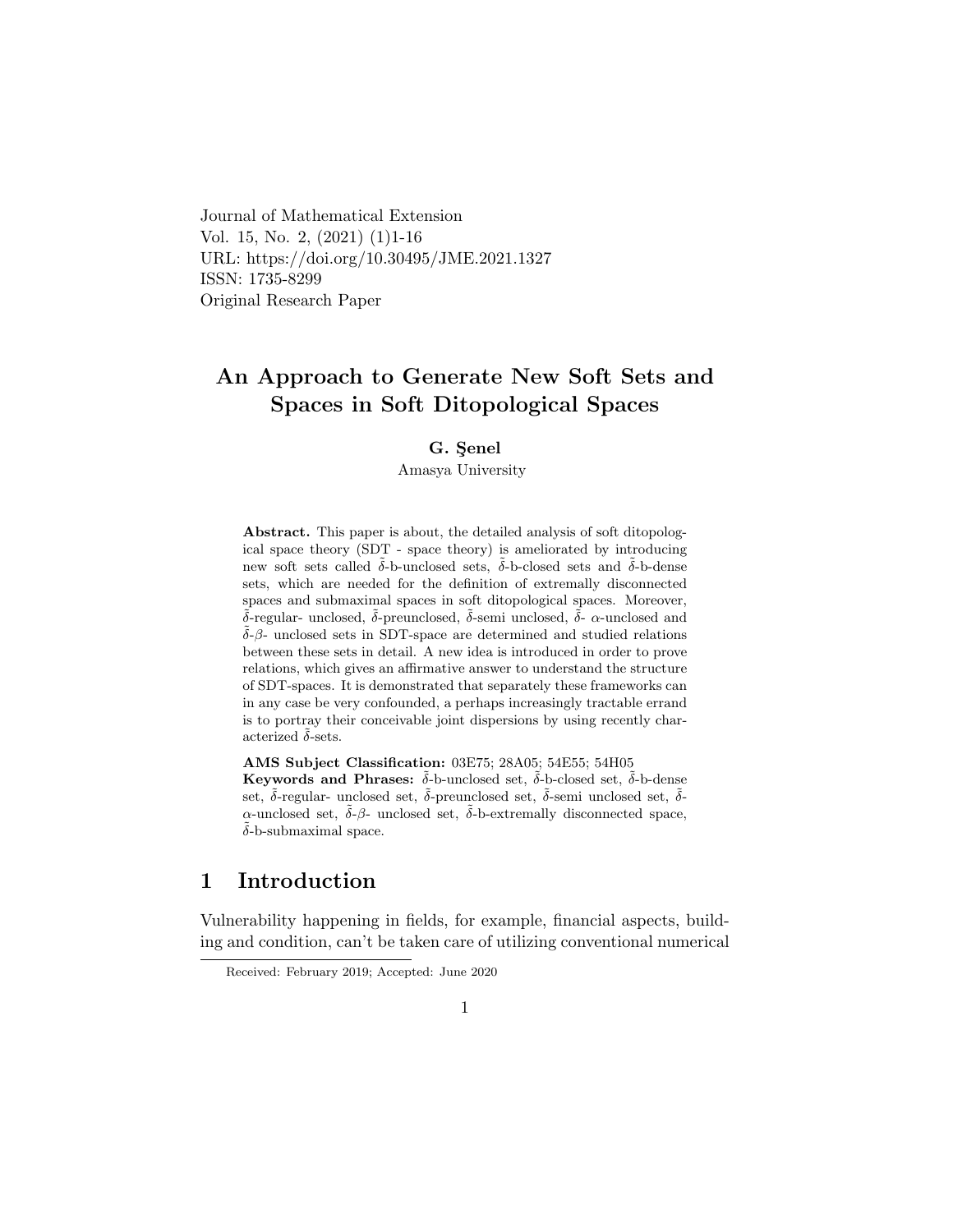apparatuses yet might be managed utilizing a wide scope of existing hypotheses, for example, likelihood hypothesis, the speculations of fluffy sets, unclear sets, interim arithmetic and harsh sets [5]. Be that as it may, as is called attention to in [3], none of these speculations can deal with all issues. Molodtsov [3] recommended that one reason might be the deficiency of the parametrization apparatus of the pertinent hypothesis and as an answer. Consequently, Molodtsov [3] presented the idea of delicate sets that is a scientific apparatus for managing vulnerabilities, that is free from the challenges that have vexed the customary hypothetical approaches. After this invention, in 2002 and 2003, very readable account of this theory has been given by Maji et al. [1, 2] on some mathematical aspects of soft sets. Over the last fifteen years or so, there have been many examples of explicit descriptions of soft sets and soft set operations flows: see e.g.  $[1]$ ,  $[2]$ ,  $[5]$ ,  $[7]$ ,  $[8]$ ,  $[9]$  and  $[10]$ . By using this operations, the theory of soft topological space determined by Shabir and Naz [11] over the initial universe. There are various outcomes in the writing identifying with delicate topology and one of the finest work is Aygünoglu and Aygün  $[12]$  where they introduce soft product topology and determined soft compactness. As a continuation of this, it is ingenuous to investigate the behavior of soft topological structures in soft set theoretic forms. This achieves the characteristic inquiry of whether there is any extra topology on the delicate set every single imaginable agenda. Consequently, soft bitopological and soft ditopological (SDT) space on a soft set was introduced in the works of [15], [16] and [17], respectively. The idea of SDT-space on a delicate set comprises of with two structures on it - a delicate topology and a delicate subspace topology. The first one is used to describe soft unclosedness properties of a soft topological space while the second one deals with its sub-soft unclosedness properties. Over the span of composing this paper I discovered that few creators in [13] and [14] has simultaneously obtained results on soft sets in soft bitopological spaces similar to soft set structures determined in SDT-space in certain respects.

In perspective on this and thinking about the significance of topological structure in growing delicate set hypothesis, I have introduced in this paper new soft sets called  $\bar{\delta}$ -b-unclosed sets,  $\bar{\delta}$ -b-closed sets and  $\bar{\delta}$ -bdense sets, which are needed for the definition of extremally disconnected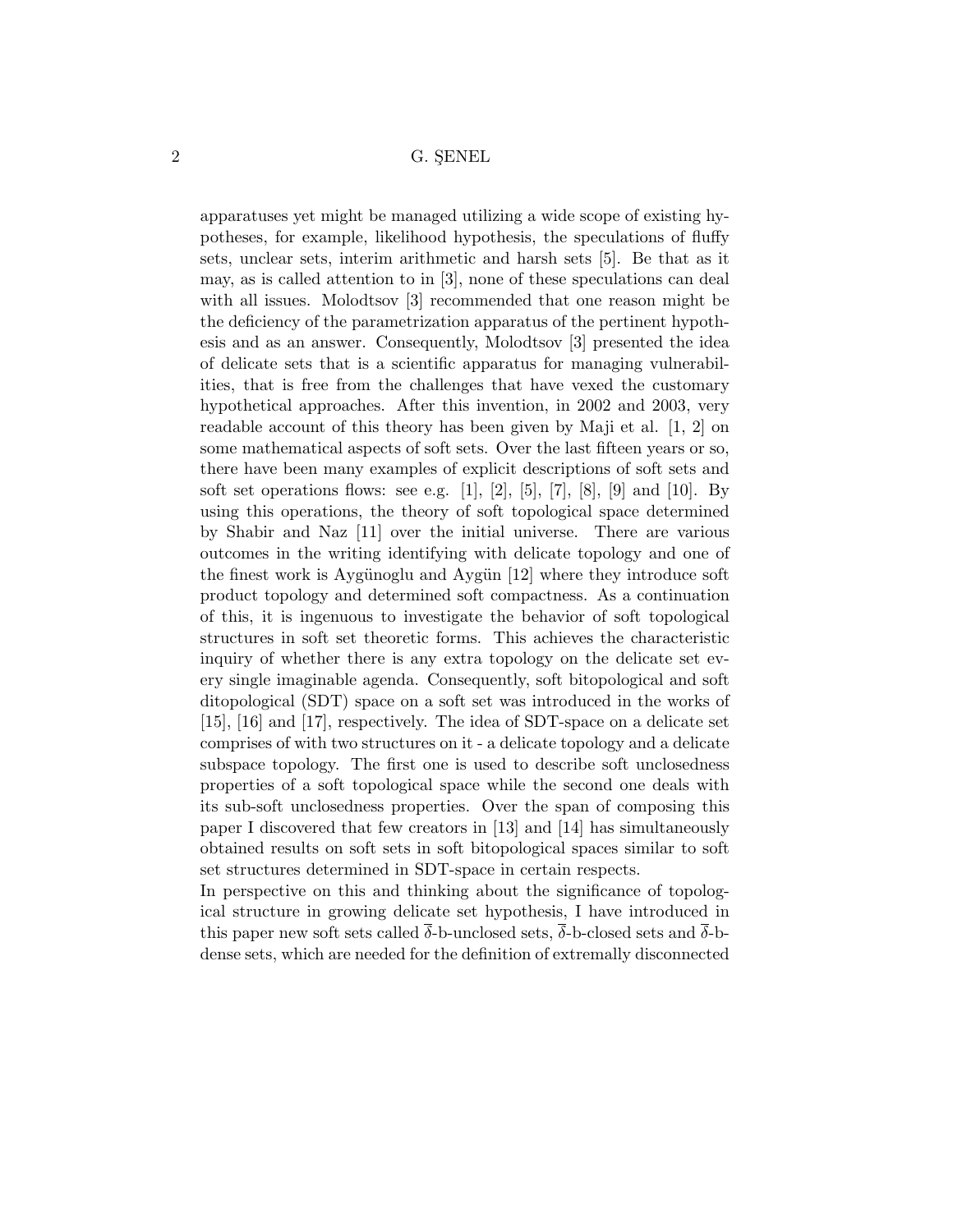spaces and submaximal spaces in soft ditopological spaces. In order to make a more comprehensive research, in this paper,  $\overline{\delta}$ -regular- unclosed, δ-preunclosed, δ-semi unclosed, δ-α-unclosed and δ-β-unclosed sets in soft ditopological space are determined and studied relations between these sets.

The point of this article is to think about the structure of these new characterized delicate sets and the connection between them for building a topological hyperspace with delicate sets. The handiness and enthusiasm of this correspondence of new characterized - delicate sets will, obviously, be upgraded if there is a method for coming back from the changes to one another, in other words, if there is a recipe that describes δ-soft sets. In the last segment, every one of the investigations work out as expected and I take up an outcome which assumes a significant job in the portrayal of this new  $\overline{\delta}$ -soft sets and demonstrates it by a chart.

## 2 Preliminary

Throughout that follows, I shall accept and permanently use elemantary definitions and preliminary results of the works Molodtsov [3], Maji et al.  $[1, 2]$ , Aktas and Cagman  $[9]$ , Shabir and Naz  $[11]$ , Senel  $[17]$  are displayed in this segment in this paper. Except if generally expressed, all through this paper,  $U$  alludes to an underlying universe,  $E$  is a lot of parameters and  $P(U)$  is the power set of U.

**Definition 2.1.** A soft set  $f$  on the universe  $U$  is a set defined by  $f_A: E \to P(U)$  such that  $f(e) = \emptyset$  if  $e \in E \backslash A$ .

Here  $f_A$  is also called an approximate function and if  $A = E$ , then we use f instead of  $f_E$ .

Here f is likewise called a rough capacity. A delicate set over U can be spoken to by the arrangement of requested sets

$$
f = \{(e, f(e)) : e \in E\}
$$
 (1)

I will classify any soft set f with the function  $f(e)$  and I shall use that concept as interchangeable. Soft sets are indicated by the letters  $f, g, h, ...$ and the corresponding functions by  $f(e), g(e), h(e), \ldots$ 

Throughout this paper, the set of all soft sets over U will be indicated by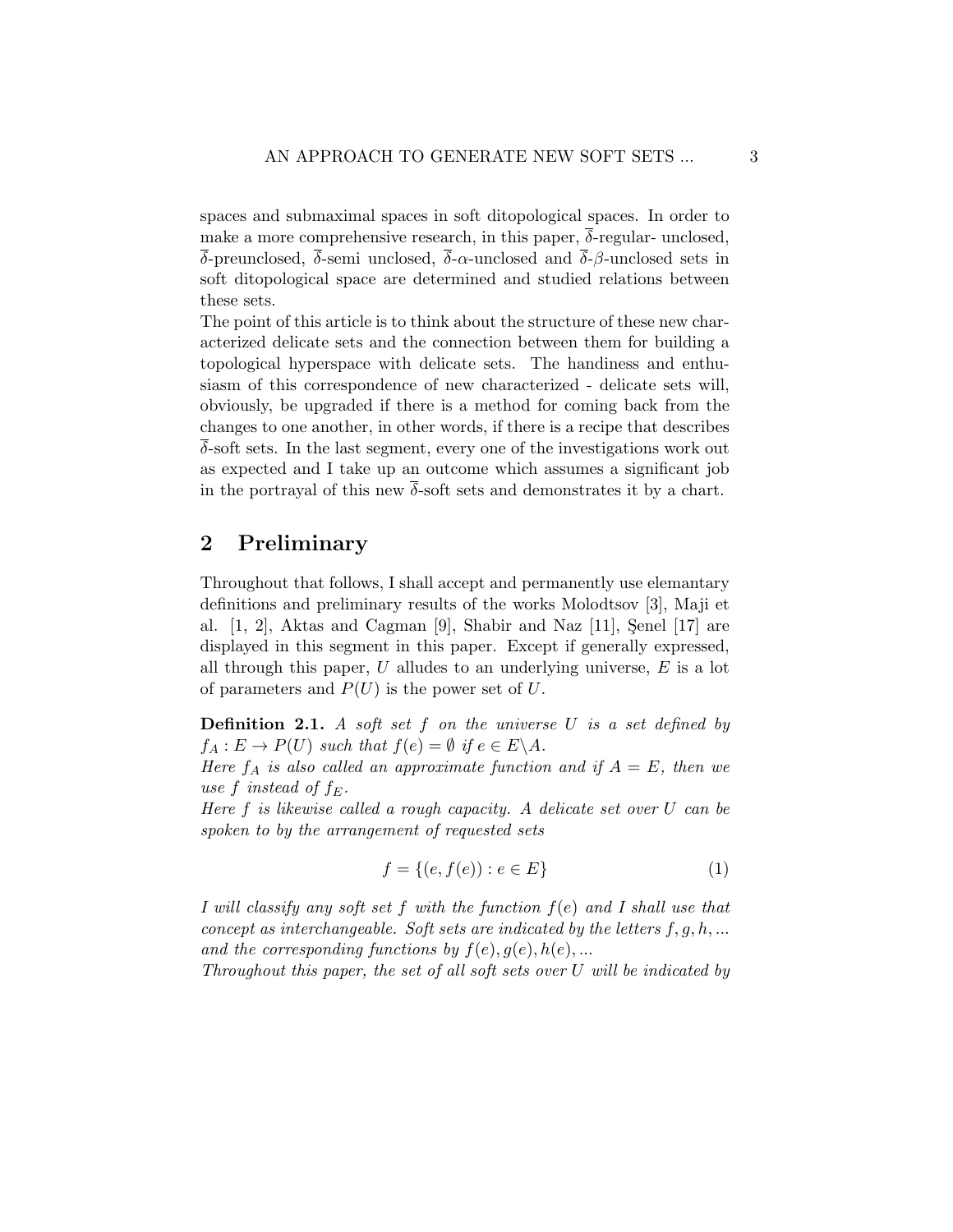S. From now on, all undetermined concepts about soft sets, I refer to:  $[19]$ .

Definition 2.2. Let  $f \in S$ . Then,

If  $f(e) = \emptyset$  for all  $e \in E$ , then f is named an empty set, indicated by  $\Phi$ . If  $f(e) = U$  for all  $e \in E$ , then f is named universal simple set, indicated by  $E$ .

Definition 2.3. Let  $f, g \in S$ . Then,

If f is a simple subset of g, indicated by  $f \subseteq g$ , if  $f \subseteq g$  for all  $e \in E$ . If f and g are simple equal, indicated by  $f = g$ , if and only if  $f(e) = g(e)$ for all  $e \in E$ .

**Definition 2.4.** Let  $f, g \in S$ . Then, the intersection of f and g, indicated f $\tilde{\cap}$ g, is determined by and the union of f and g, indicated f $\tilde{\cup}$ g, is determined by

$$
(f\tilde{\cup}g)(e) = f(e) \cup g(e) \tag{2}
$$

for all  $e \in E$ .

**Definition 2.5.** Let  $f \in S$ . Then, the simple complement of f, indicated  $f^c$ , is determined by

$$
f^c(e) = U \tag{3}
$$

 $f(e)$ , for all  $e \in E$ .

**Definition 2.6.** Let  $f \in S$ . The power simple set of f is determined by

$$
P(f) = \{ f_i \tilde{\subseteq} f : i \in I \}
$$
\n<sup>(4)</sup>

and its cardinality is determined by

$$
|P(f)| = 2^{\sum_{e \in E} f(e)} \tag{5}
$$

where  $|f(e)|$  is the cardinality of  $f(e)$ .

**Example 2.7** (19). . Let  $U = \{u_1, u_2, u_3\}$  and  $e = \{e_1, e_2\}$ ,  $f \in S$  and  $f = \{ (e_1, \{u_1, u_2\}), (e_2, \{u_2, u_3\}) \}.$ Then,

$$
f_1 = \{(e_1, \{u_1\})\}
$$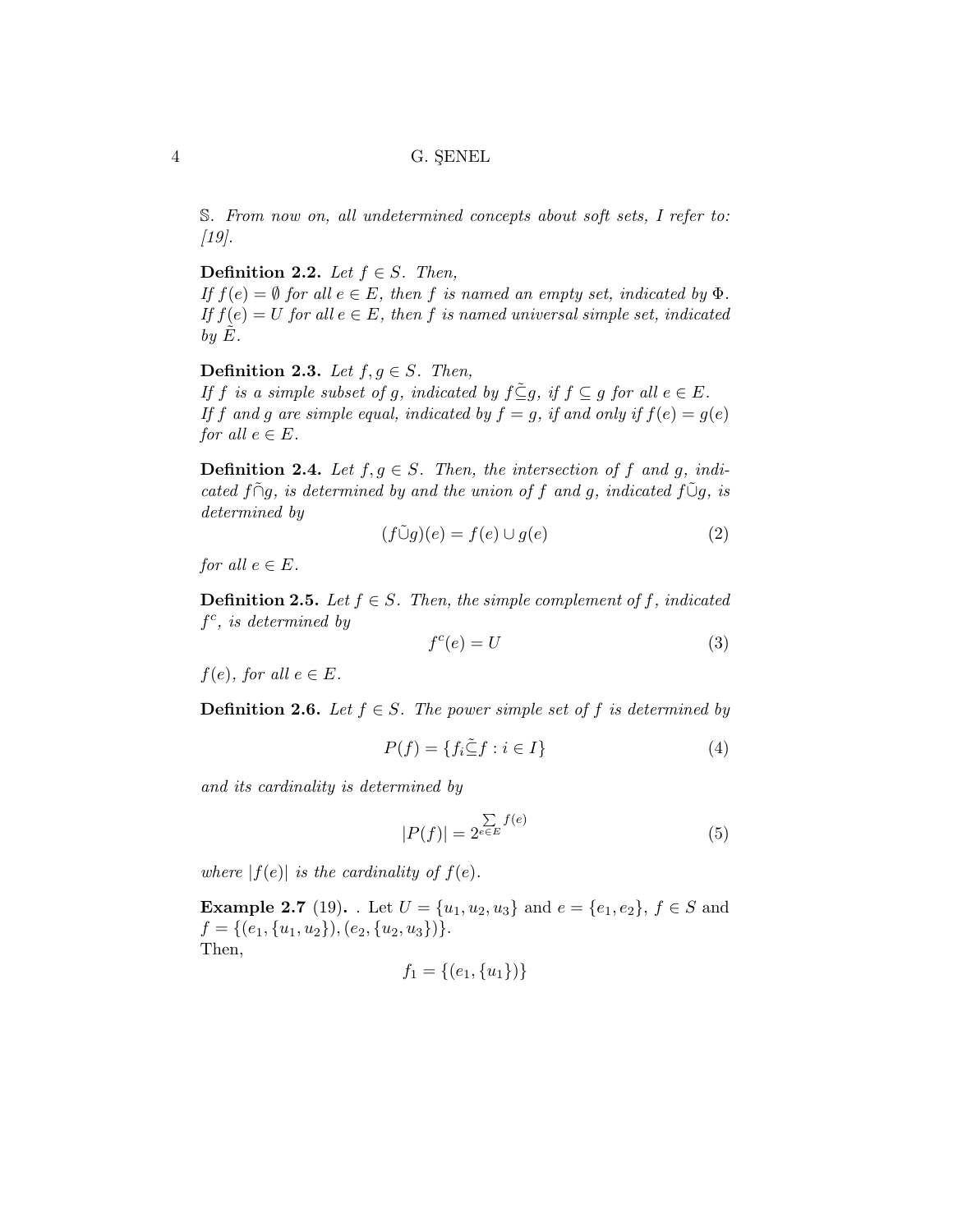$$
f_2 = \{(e_1, \{u_2\})\}
$$
  
\n
$$
f_3 = \{(e_1, \{u_1, u_2\})\}
$$
  
\n
$$
f_4 = \{(e_2, \{u_2\})\}
$$
  
\n
$$
f_5 = \{(e_2, \{u_3\})\}
$$
  
\n
$$
f_6 = \{(e_2, \{u_2, u_3\})\}
$$
  
\n
$$
f_7 = \{(e_1, \{u_1\}), (e_2, \{u_2\})\}
$$
  
\n
$$
f_8 = \{(e_1, \{u_1\}), (e_2, \{u_3\})\}
$$
  
\n
$$
f_9 = \{(e_1, \{u_1\}), (e_2, \{u_2, u_3\})\}
$$
  
\n
$$
f_{10} = \{(e_1, \{u_2\}), (e_2, \{u_2\})\}
$$
  
\n
$$
f_{11} = \{(e_1, \{u_2\}), (e_2, \{u_3\})\}
$$
  
\n
$$
f_{12} = \{(e_1, \{u_2\}), (e_2, \{u_2, u_3\})\}
$$
  
\n
$$
f_{13} = \{(e_1, \{u_1, u_2\}), (e_2, \{u_2, u_3\})\}
$$
  
\n
$$
f_{14} = \{(e_1, \{u_1, u_2\}), (e_2, \{u_2\})\}
$$
  
\n
$$
f_{15} = f
$$
  
\n
$$
f_{16} = \Phi
$$
  
\n(6)

are all soft subsets of f. So  $|\tilde{P}(f)| = 2^4 = 16$ .

**Definition 2.8.** Let  $f \in S$ . A soft topology on f, indicated by  $\tilde{\tau}$ , is a collection of soft subsets of f having following properties: i.  $f, \Phi \in \tilde{\tau}$ ii.  $\{g_i\}_{i\in I}\subseteq \tilde{\tau}\Rightarrow \tilde{\bigcup}_{i\in I}g_i\in \tilde{\tau}$ iii.  ${g_i}_{i=I}^n \subseteq \tilde{\tau} \Rightarrow \tilde{\bigcap}_{i=1}^n g_i \in \tilde{\tau}$ The pair  $(f, \tilde{\tau})$  is called a soft topological space.

**Example 2.9.** Refer example 2.7.,  $\tilde{\tau}^1 = \tilde{\mathcal{P}}(f)$ ,  $\tilde{\tau}^0 = {\Phi, f}$  and  $\tilde{\tau} =$  $\{\Phi, f, f_2, f_{11}, f_{13}\}$  are soft topologies on f.

**Definition 2.10.** Let  $(f, \tilde{\tau})$  be a soft topological space. Then, every element of  $\tilde{\tau}$  is called soft unclosed set. Clearly,  $\Phi$  and  $f$  are soft unclosed sets.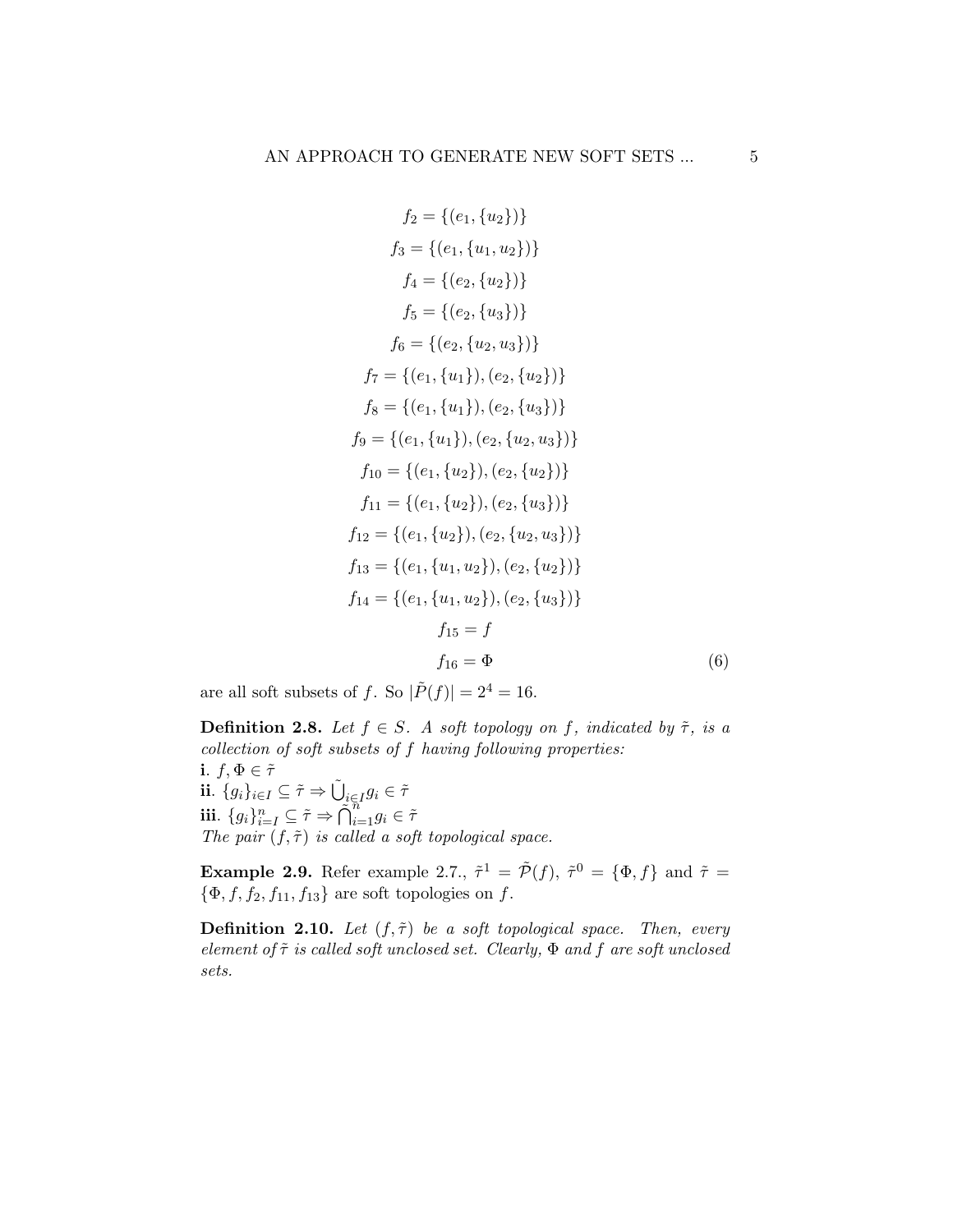Essential thoughts and ideas of straightforward ditopological spaces, for example, basic unclosed and shut sets, basic inside, basic conclusion, basic premise, basic compliment and set up a few properties of these basic ideas are controlled by a few creators. As opposed to examine these works in full all inclusive statement, let us take a gander at a specific circumstance of this sort: In crafted by Dizman [20], the idea of basic ditopological space is presented with two structures which one identified with the property of unclosedness in the space and the other one transferred on the property of closeness in the space. This is an unmistakable logical inconsistency of the way that on the off chance that we know the straightforward topology on a basic set, we can undoubtedly get basic unclosed and basic shut sets by supplement activity. In that manner, in a straightforward ditopological space that incorporates same trademark properties created with unclosedness and closeness of one another.

In order to make a more comprehensive research, I have decided to develop the theory; considering that rather than studying with the triple structure that is built by the spaces made through one another, it is more benefical to study a triple structure that contains a different and a new space.

The thought of straightforward ditopology by Senel [17] is broader than that by Dizman [20]. The idea of basic ditopological (SDT) space on a straightforward set in [17] with two structures on it is being presented - a basic topology and a basic subspace topology. The first is utilized to depict basic unclosedness properties of a basic topological space while the subsequent one arrangements with its sub - straightforward unclosedness properties. It very well may be resolved as pursues:

**Definition 2.11.** Let  $f$  be a nonempty soft set over the universe  $U$ ,  $g \subseteq f$ ,  $\tilde{\tau}$  be a soft topology on f and  $\tilde{\tau}_g$  be a soft subspace topology on g. Then,  $(f, \tilde{\tau}, \tilde{\tau}_q)$  is called a soft ditopological space which is abbreviated as SDT-space.

A pair  $\tilde{\delta} = (\tilde{\tau}, \tilde{\tau}_g)$  is called a soft ditopology over f and the members of  $\tilde{\delta}$  are said to be  $\tilde{\delta}$ -soft unclosed in f.

The complement of  $\tilde{\delta}$ -soft unclosed set is called  $\tilde{\delta}$ -soft closed soft set.

**Example 2.12** (17). Let us consider all soft subsets on  $f$  in the Example 2.7.

Let  $\tilde{\tau} = {\Phi, f, f_2, f_{11}, f_{13}}$  be a soft topology on f. If  $g = f_9$ , then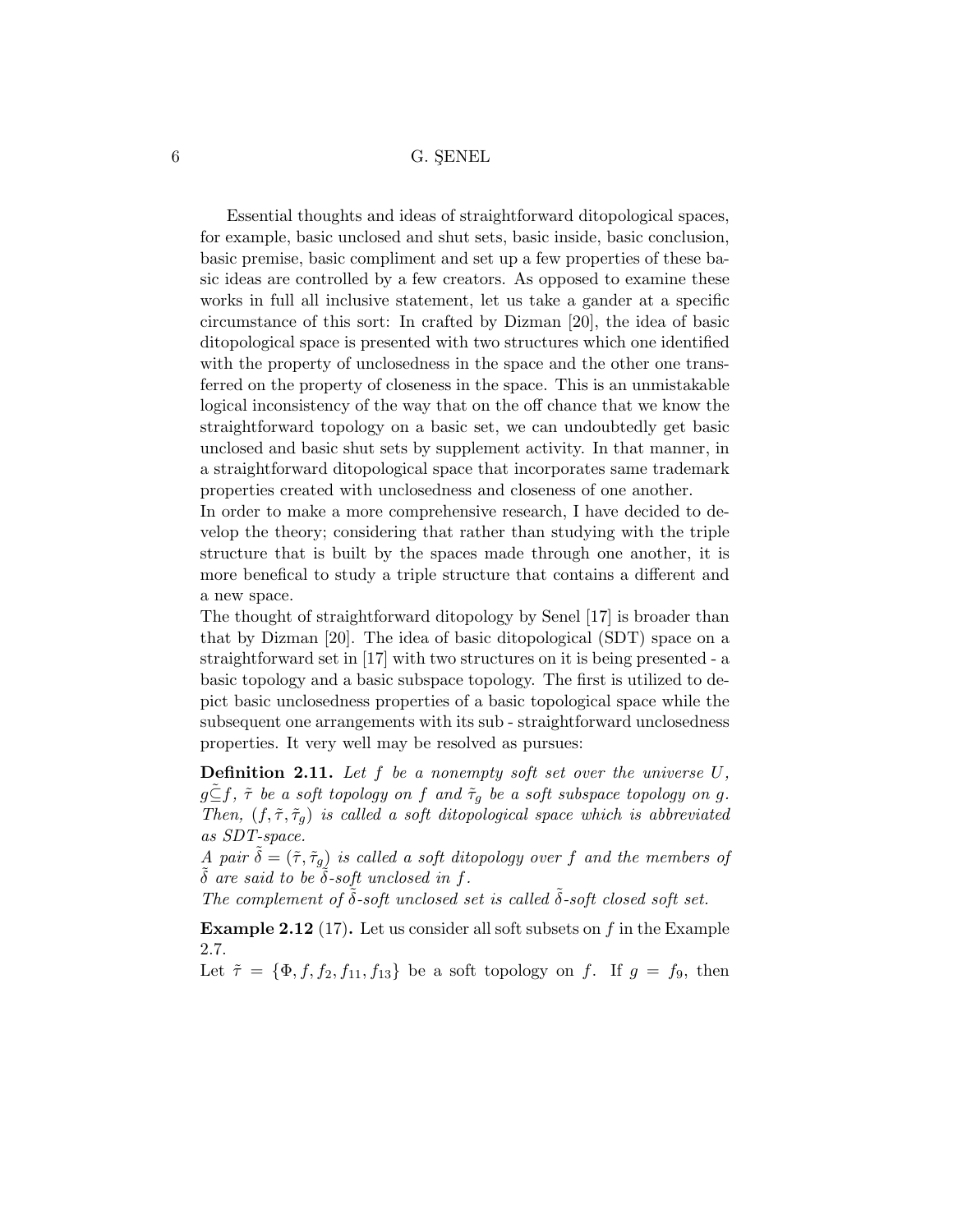$\tilde{\tau}_g = {\Phi, f_5, f_7, f_9}$  and  $(g, \tilde{\tau}_g)$  is a soft topological subspace of  $(f, \tilde{\tau})$ . Hence, we get soft ditopology over f as  $\tilde{\delta} = {\Phi, f, f_2, f_5, f_7, f_9, f_{11}, f_{13}}$ .

**Definition 2.13.** Let  $h \tilde{\subseteq} f$ . Then,  $\tilde{\delta}$ -soft interior ( $\tilde{\delta}$ -int) of h, indicated by  $(h)_{\tilde{\delta}}^o$ , is determined by

$$
(h)_{\tilde{\delta}}^o = \tilde{\bigcup} \{ h : k \tilde{\subset} h, k \text{ is } \tilde{\delta} \text{-soft open} \}
$$
 (7)

The  $\tilde{\delta}$ -soft closure ( $\tilde{\delta}$ -cl) of h, indicated by ( $\overline{h}_{\tilde{\delta}}$ ) is determined by

$$
(\overline{h})_{\tilde{\delta}} = \tilde{\bigcap} \{k : h \tilde{\subset} k, k \text{ is } \tilde{\delta} \text{-soft closed}\}
$$
 (8)

Note that  $(h)_{\tilde{\delta}}^o$  is the biggest  $\tilde{\delta}$ -soft unclosed set that contained in h and  $(\overline{h})_{\tilde{\delta}}$  is the smallest  $\tilde{\delta}$ -soft closed set that containing h.

## 3 An Approach to Generate New  $\tilde{\delta}$ -Soft Sets in SDT-Spaces

In this section I aim to discuss how soft set theory can be used for developing SDT-spaces by using  $\delta$ -b-unclosed set,  $\delta$ -b-closed set,  $\delta$ -bdense set,  $\tilde{\delta}$ -regular- unclosed set,  $\tilde{\delta}$ -preunclosed set,  $\tilde{\delta}$ -semi unclosed set,  $\tilde{\delta}$ - $\alpha$ -unclosed set and  $\tilde{\delta}$ - $\beta$ -unclosed set which are first mentioned in this work. In accordance with this purpose, I establish several interesting properties of these new determined  $\delta$ -soft sets also, their relationship which are central for research on basic ditopology and will fortify the establishments of the hypothesis of straightforward ditopological spaces.

**Definition 3.1.** Let  $(f, \delta)$  be a SDT-space,  $h \leq f$ . Then h is called  $\delta$  $simple-b\cdotunclosed\ set\ (briefly\ \tilde{\delta}\text{-}sb\cdot unclosed)\ if\ h\tilde{\subseteq }\tilde{\delta}\text{-}int\ (\tilde{\delta}-\textit{cl}(h))\tilde{\cap }\tilde{\delta}\text{-}cl$  $({\tilde{\delta}} - int(h))$ . The set of all  $\tilde{\delta}$ -simple-b-unclosed sets are indicated by  $\tilde{\delta}$ - $SbO(f)$ .

The complement of  $\tilde{\delta}$ - soft b-unclosed set is called  $\tilde{\delta}$ -soft b-closed set.

**Definition 3.2.** A soft subset h of a SDT-space  $(f, \tilde{\delta})$  is called  $\tilde{\delta}$ -soft dense if  $\tilde{\delta}$ -cl(h) = f.

**Definition 3.3.** A soft subset h of a SDT-space  $(f, \tilde{\delta})$  is called  $\tilde{\delta}$ -soft b-dense if  $\delta$ -sbcl(h) = f.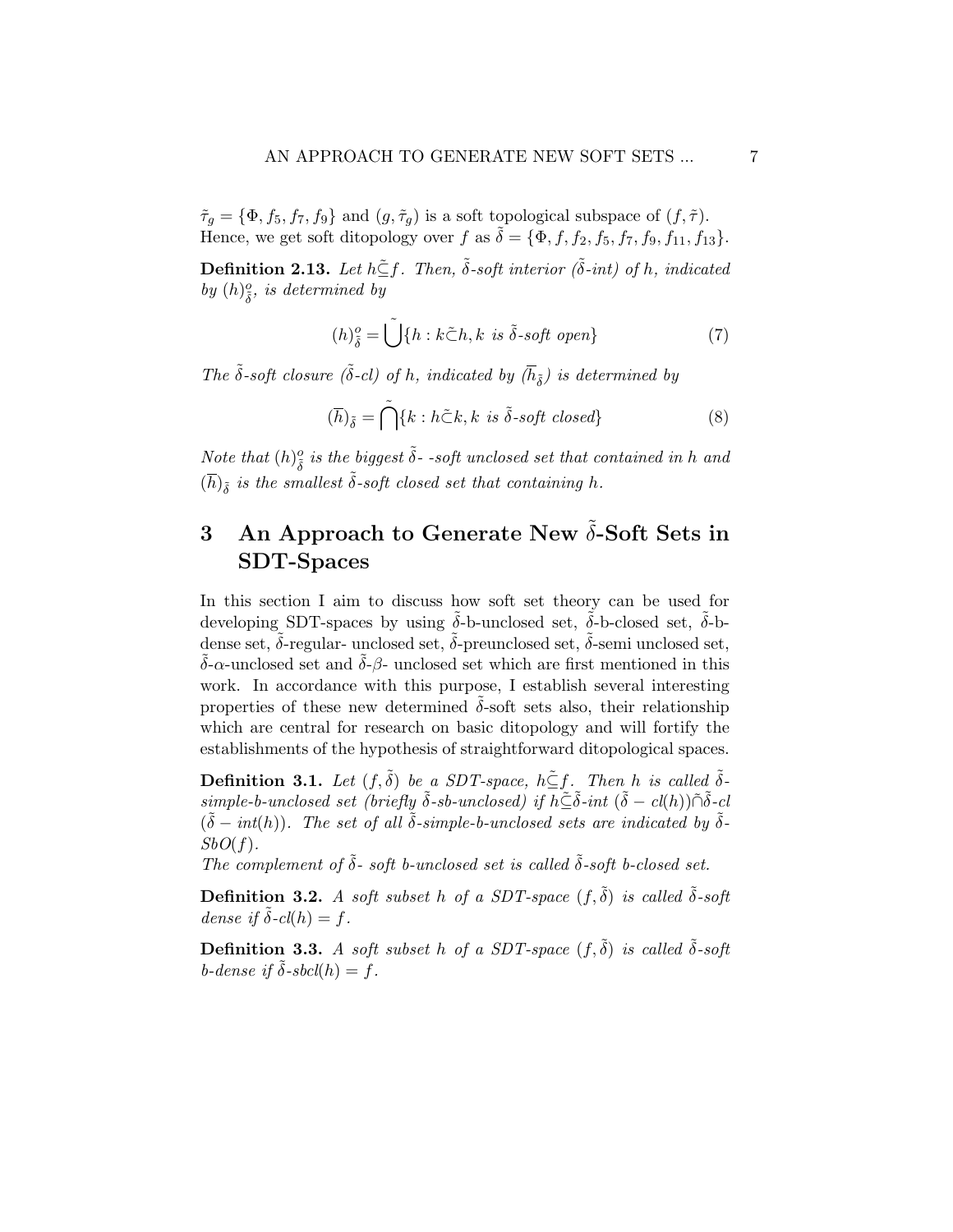**Theorem 3.4.** Every  $\tilde{\delta}$ -soft b-dense set is  $\tilde{\delta}$ -soft dense.

**Proof.** Let h be  $\tilde{\delta}$ -soft b-dense set. Then  $\tilde{\delta}$ -sbcl $(h) = f$ . Since  $\tilde{\delta}$ sbcl(h) $\tilde{\subseteq} \tilde{\delta}$ -cl(h), we have  $\tilde{\delta}$ -cl(h) = f and so h is  $\tilde{\delta}$ -soft dense.  $\square$ 

Remark 3.5. The converse of the Theorem 3.4 need not be true that can be seen from the following example:

**Example 3.6.** Consider the SDT-space  $(f, \delta)$  and the Example 2.7,  $g = f_9 \tilde{\tau} = \{f, \Phi, f_4, f_{10}\}, \tilde{\tau}_g = \{f, \Phi, f_1, f_7, f_{13}\}.$  Then, we get soft ditopology over f as  $\tilde{\delta} = \{f, \Phi, f_1, f_4, f_7, f_{10}, f_{13}\}\$ and  $\tilde{\delta}$ -closed set are  $\{f, \Phi, f_{12}, f_{14}, f_{11}, f_8, f_5\}$ .  $\tilde{\delta}$ -soft b-unclosed sets are  $\{f, \Phi, f_1, f_4, f_7, f_6, f_8, f_9\}$  $f_9, f_{12}, f_{10}, f_{13}$  and  $\delta$ -soft b-closed sets are  $\{f, \Phi, f_1, f_2, f_7, f_3, f_8, f_5, f_{12},\}$  $f_{10}, f_{14}$ . Take the soft subset  $f_7 = \{(e_1, \{u_1\}), (e_2, \{u_2\})\}$  and  $\tilde{\delta}$ -cl $(f_7)$  =  $\{(e_1, \{u_1, u_2\})\} = f_3 \neq f.$ 

Thus  $f_7$  is  $\delta$ -soft dense but not  $\delta$ -soft b-dense set.

**Theorem 3.7.** If h is  $\tilde{\delta}$ -soft dense in  $(f, \tilde{\delta})$ , then h is  $\tilde{\delta}$ -soft b-unclosed in  $(f, \delta)$ .

**Proof.** Let h is  $\tilde{\delta}$ -simple dense in  $(f, \tilde{\delta})$ . Then  $\tilde{\delta}$ -cl $(h) = f$ . Thus  $\tilde{\delta}$ - $\text{int}(\tilde{\delta} - \text{cl}(h)) = f$ , which implies that  $h \tilde{\subset} \tilde{\delta}$ -int $(\tilde{\delta} - \text{cl}(h)) \tilde{\subset} \tilde{\delta}$ -int $(\tilde{\delta} - \text{cl}(h)) \tilde{\cap} \tilde{\delta}$ cl( $\delta$ -int(h)). Therefore h is  $\delta$ -simple b-unclosed in (f,  $\delta$ ).

**Remark 3.8.** In SDT- space  $(f, \tilde{\delta})$ ,  $\tilde{\delta}$ -soft b-unclosed set h need not be soft dense set as shown in the following example:

**Example 3.9.** Consider the SDT-space  $(f, \tilde{\delta})$  and the Example 2.7,  $g = f_9 \tilde{\tau} = \{f, \Phi, f_4, f_{10}\}, \tilde{\tau}_g = \{f, \Phi, f_1, f_7, f_{13}\}.$  Then, we get soft ditopology over f as  $\tilde{\delta} = \{f, \Phi, f_1, f_4, f_7, f_{10}, f_{13}\}$  and  $\tilde{\delta}$ -closed set are  $\{f, \Phi, f_{12}, f_{14}, f_{11}, f_8, f_5\}$ .  $\tilde{\delta}$ -soft b-unclosed sets are  $\{f, \Phi, f_1, f_4, f_7, f_6, f_8, f_9\}$  $f_9, f_{12}, f_{10}, f_{13}$  and  $\delta$ -soft b-closed sets are  $\{f, \Phi, f_1, f_2, f_7, f_3, f_8, f_5, f_{12},$  $f_{10}, f_{14}$ . The collection of  $\delta$ -soft dense sets of f are  $\{f, \Phi, f_7, f_9, f_{13}.$ Hence,  $\{\Phi, f_1, f_4, f_7, f_6, f_8, f_9, f_{12}, f_{10}\}\$ are  $\delta$ -soft b-unclosed sets but they are not soft dense set.

**Definition 3.10.** Let  $(f, \tilde{\delta})$  be a SDT-space and  $h \leq f$ . **i**.h is  $\tilde{\delta}$ -simple regular unclosed set if  $h = \tilde{\delta}$ -int $(\tilde{\delta}$ -cl(h)) and  $\tilde{\delta}$ -simple regular closed set if  $h = \tilde{\delta}$ -cl( $\tilde{\delta}$ -int(h)).

ii.h is  $\tilde{\delta}$ -simple  $\alpha$  unclosed set if  $h\tilde{\subseteq}\tilde{\delta}\text{-}int(\tilde{\delta}\text{-}cl(\tilde{\delta}\text{-}int(h))$  and h is  $\tilde{\delta}\text{-}simple$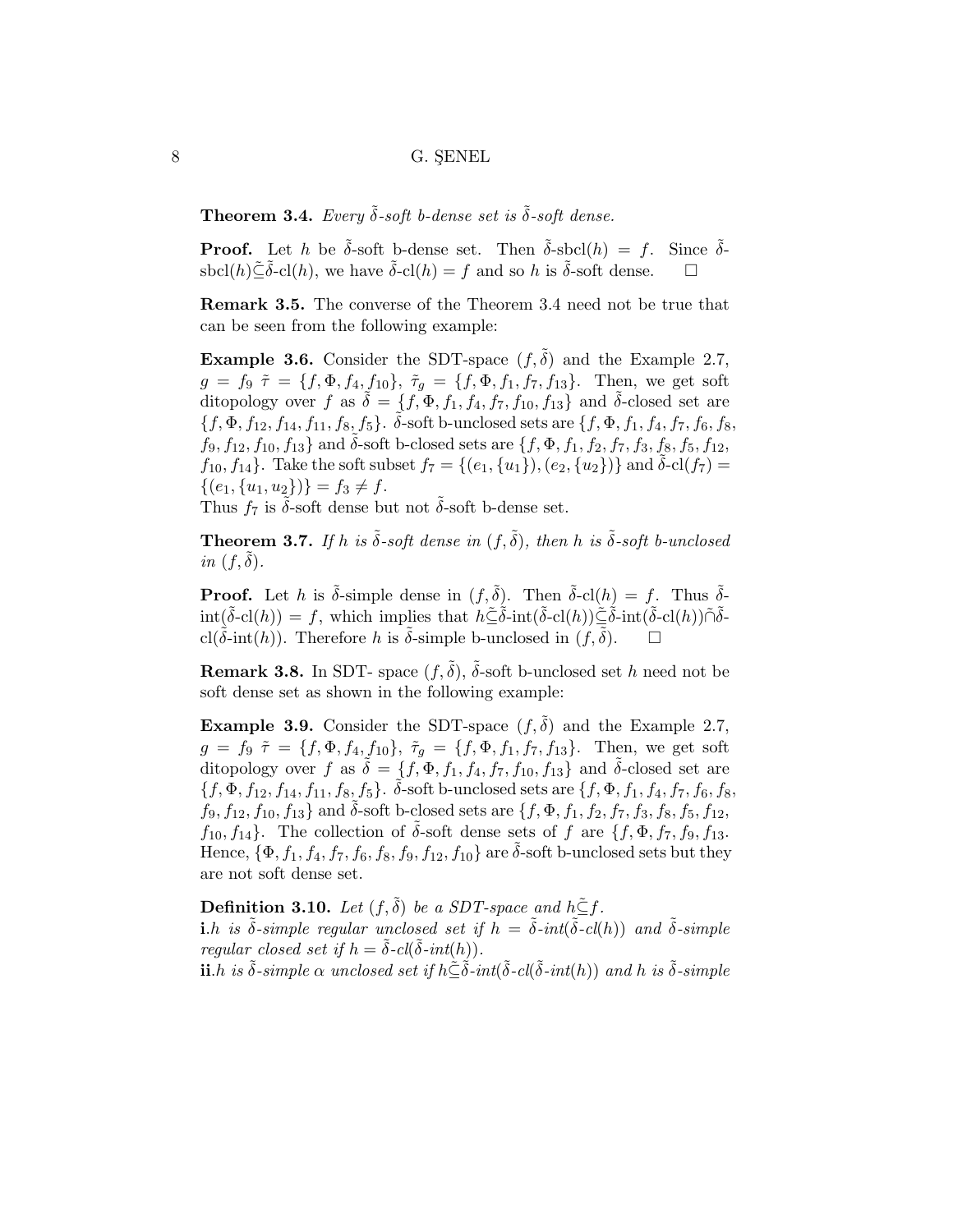$\alpha$  closed set if  $h \tilde{\subseteq} \tilde{\delta}$ -cl $(\tilde{\delta}$ -int $(\tilde{\delta}$ -cl $(h))$ .

iii.h is  $\tilde{\delta}$ -simple pre unclosed set if  $h\tilde{\subseteq}\tilde{\delta}$ -int $(\tilde{\delta}$ -cl(h)) and h is  $\tilde{\delta}$ -simple pre closed set if  $h \tilde{\subseteq} \tilde{\delta}$ -cl( $\tilde{\delta}$ -int(h)).

 $\tilde{\mathbf{i}}$ **v**.h is  $\tilde{\delta}$ -simple semi unclosed set if  $h\tilde{\subseteq}\tilde{\delta}$ -cl( $\tilde{\delta}$ -int(h)) and h is  $\tilde{\delta}$ -simple semi closed set if  $h \tilde{\subseteq} \tilde{\delta}$ -int $(\tilde{\delta}$ -cl $(h))$ .

**v**.h is  $\tilde{\delta}$ -soft  $\beta$ -open  $(\tilde{\delta} - s\beta - \overline{open})$  set if  $h\tilde{\subseteq} \tilde{\delta}$ -cl( $\tilde{\delta}$ -int( $\tilde{\delta}$ -cl(h)) and h is  $\tilde{\delta}$ -soft  $\beta$ -closed  $(\tilde{\delta}-s\beta-closed)$  set if  $\tilde{\delta}$ -int $(\tilde{\delta}$ -cl $(\tilde{\delta}-int(h))\tilde{\subseteq}h$ .

**Theorem 3.11.** Let  $(f, \tilde{\delta})$  be a SDT-space. Then, the  $\tilde{\delta}$ -soft sets have the following properties:

**i.** Every  $\delta$ -soft preunclosed set is  $\delta$ -soft β-unclosed.

ii. Every  $\tilde{\delta}$ -soft semi unclosed set is  $\tilde{\delta}$ -soft  $\beta$ -unclosed.

iii. Every  $\tilde{\delta}$ -soft  $\alpha$  unclosed set is  $\tilde{\delta}$ -soft preunclosed.

**Proof.** i. Let h be a  $\tilde{\delta}$ -simple preunclosed set. This implies,  $h\tilde{\in} \tilde{\delta}$ -int $(\tilde{\delta}$ cl(h)) $\bar{\subseteq} \delta$ -cl( $\delta$ -int( $\bar{\delta}$ -cl(h)). Thus, h is  $\tilde{\delta}$ -simple  $\beta$ -unclosed set.

ii. Let h be a  $\tilde{\delta}$ -simple semi unclosed set. This implies,  $h\tilde{\subseteq}\tilde{\delta}$ -cl $(\tilde{\delta}$ int(h)) $\tilde{\subseteq} \delta$ -cl( $\delta$ -int( $\delta$ -cl(h)). Thus, h is  $\delta$ -simple  $\beta$ -unclosed set.

iii. Let h be a  $\delta$ -simple  $\alpha$  unclosed set. This implies,  $h\tilde{\subseteq}\delta$ -int $(\delta$ -cl $(\delta$  $int(h))\tilde{\subset}\delta$ -int $(\delta$ -cl(h)). Thus, h is  $\delta$ -simple preunclosed set.  $\square$ 

Remark 3.12. The converse of the above lemma is need not be true as seen in the following example:

**Example 3.13.** Consider the SDT-space  $(f, \tilde{\delta})$  and the Example 2.7,  $g = f_9 \tilde{\tau} = \{f, \Phi, f_4, f_{10}\}, \tilde{\tau}_g = \{f, \Phi, f_1, f_7, f_{13}\}.$  Then, we get soft ditopology over f as  $\tilde{\delta} = \{f, \Phi, f_1, f_4, f_7, f_{10}, f_{13}\}\$ and  $\tilde{\delta}$ -closed set are  $\{f, \Phi, f_{12}, f_{14}, f_{11}, f_8, f_5\}.$ 

i.  $f_6$  is  $\tilde{\delta}$ -soft  $\beta$  unclosed but not  $\tilde{\delta}$ -soft preunclosed.

For proving the converse of the (ii) and (iii), we need to generate new SDT-spaces:

**Example 3.14.** Let us consider the soft subsets of  $f$  that are given in Example 2.7.  $(f, \delta)$  is a SDT-space, where  $g = f_2$ ,  $\tilde{\tau} = \{f, \Phi, f_1\}$ ,  $\tilde{\tau}_g = \{f, \Phi, f_2\}.$  Then  $\tilde{\delta}$ -soft unclosed sets are  $\{f, \Phi, f_1, f_2, f_3\}, \tilde{\delta}$ -soft closed sets are  $\{f, \Phi, f_{12}, f_9, f_6\}$ 

ii. The soft subset  $f_4$  is  $\tilde{\delta}$ -soft  $\beta$ -unclosed set but not  $\tilde{\delta}$ -soft semi unclosed.

**Example 3.15.** Let  $U = \{u_1, u_2, u_3, u_4\}$ ,  $E = \{e_1, e_2, e_3\}$  and  $f =$  $\{(e_1,\{u_1,u_2,u_3,u_4\}), (e_2,\{u_1,u_2,u_3,u_4\}), (e_3,\{u_1,u_2,u_3,u_4\})\}.$  Then,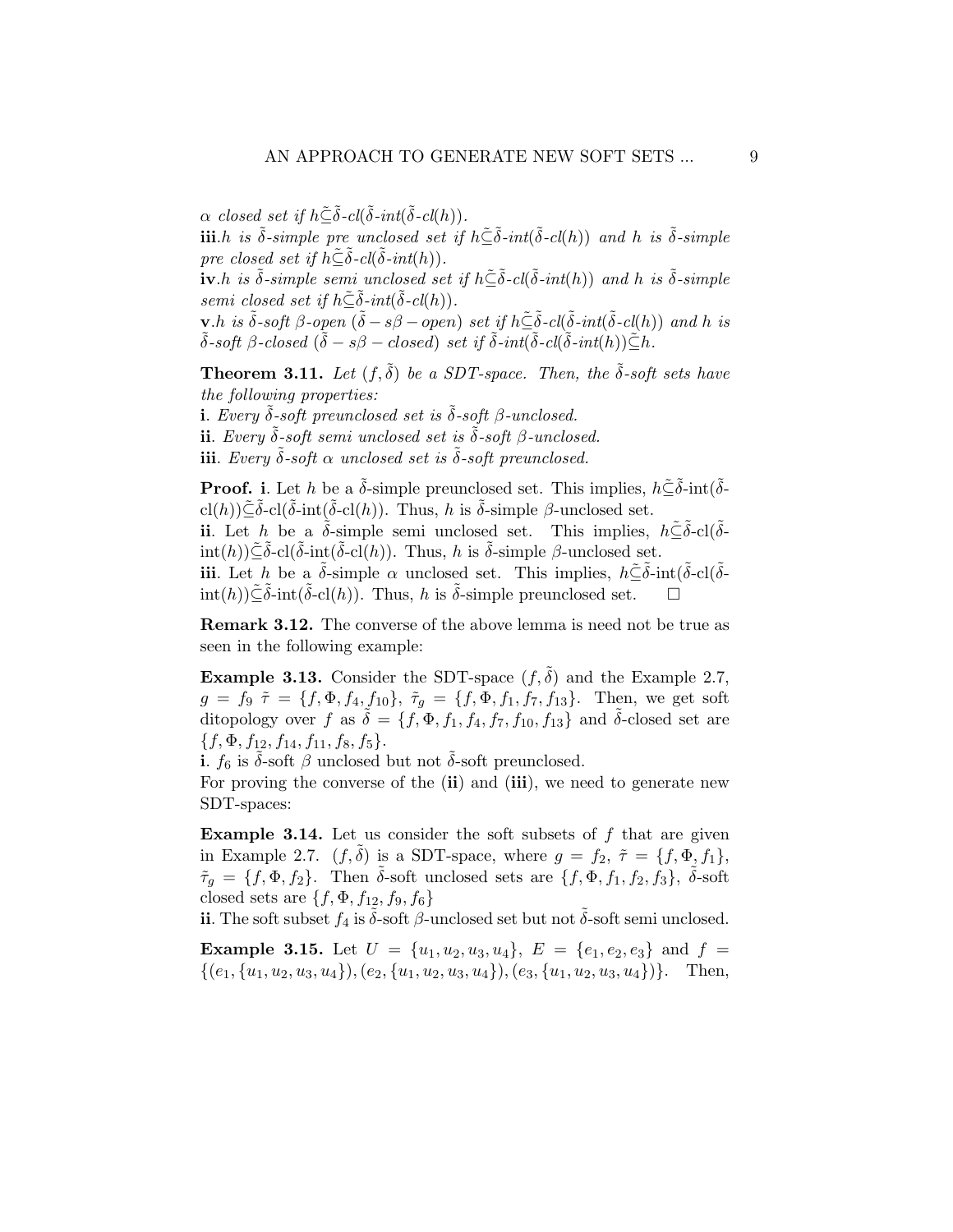$\tilde{\tau}_1 = \{f, \Phi, f_1, f_2, f_3, f_4, f_5, f_6, f_7, f_8, f_9, f_{10}, f_{11}, f_{12}, f_{13}, f_{14}, f_{15}\}, \tilde{\tau}_2 =$  ${f, \Phi}$ . Where,  $f_1 = \{(e_1, \{u_1\}), (e_2, \{u_2, u_3\}), (e_3, \{u_1, u_4\})\}$  $f_2 = \{(e_1, \{u_2, u_4\}), (e_2, \{u_1, u_3, u_4\}), (e_3, \{u_1, u_2, u_4\})\}\$  $f_3 = \{(e_2, \{u_3\}), (e_3, \{u_4\})\}$  $f_4 = \{(e_1, \{u_1, u_2, u_4\}), (e_2, U), (e_3, U)\}\$  $f_5 = \{(e_1, \{u_1, u_3\}), (e_2, \{u_2, u_4\}), (e_3, U)\}\$  $f_6 = \{(e_1, \{u_1\}), (e_2, \{u_2\})\}$  $f_7 = \{(e_1, \{u_1, u_3\}), (e_2, \{u_2, u_3, u_4\}), (e_3, \{u_1, u_2, u_4\})\}\$  $f_8 = \{(e_2, \{u_4\}), (e_3, \{u_2\})\}$  $f_9 = \{(e_1, U), (e_2, U), (e_3, \{u_1, u_2, u_3\})\}$  $f_{10} = \{(e_1, \{u_1, u_3\}), (e_2, \{u_2, u_3, u_4\}), (e_3, \{u_1, u_2\})\}$  $f_{11} = \{(e_1, \{u_2, u_3, u_4\}), (e_2, U), (e_3, \{u_1, u_2, u_3\})\}$  $f_{12} = \{(e_1, \{u_1\}), (e_2, \{u_2, u_3, u_4\}), (e_3, \{u_1, u_2, u_4\})\}\$  $f_{13} = \{(e_1, \{u_1\}), (e_2, \{u_2, u_4\}), (e_3, \{u_2\})\}$  $f_{14} = \{(e_1, \{u_3, u_4\}), (e_2, \{u_1, u_2\})\}$  $f_{15} = \{(e_1, \{u_1\}), (e_2, \{u_2, u_3\}), (e_3, \{u_1\})\}$ Then the pair  $\tilde{\delta} = (\tilde{\delta}, \tilde{\delta}_q)$  is a SDT-space over f. Let  $h \tilde{\subseteq} f$ . Then,  $h = \{(e_1, \{u_4\}), (e_2, \{u_1, u_2, u_3\}), (e_3, \{u_2, u_4\})\}$ .  $\tilde{\delta}$ - $\text{int}(\tilde{\delta} - \text{cl}(h)) = f$  and  $\tilde{\delta}$ -int $(\tilde{\delta} - \text{cl}(\tilde{\delta} - \text{int}(h)) = \Phi$ . Hence, h is  $\tilde{\delta}$ -soft preunclosed set but not  $\delta$ -soft  $\alpha$ -unclosed.

**Theorem 3.16.** Let  $(f, \tilde{\delta})$  be a SDT-space. Then, i. Every  $\tilde{\delta}$ -soft preunclosed set is  $\tilde{\delta}$ -soft b-unclosed set. ii. Every  $\tilde{\delta}$ -soft b-unclosed set is  $\tilde{\delta}$ -soft  $\beta$ -unclosed set. iii. Every  $\tilde{\delta}$ -soft semi unclosed set is  $\tilde{\delta}$ -soft b-unclosed set.

**Proof.** Let  $(f, \tilde{\delta})$  be a SDT-space and  $h \subseteq f$  and h is a  $\tilde{\delta}$  simple preunclosed set. Then,  $h\tilde{\subseteq}\tilde{\delta}$ -int $(\tilde{\delta}$ -cl $(h))\tilde{\subseteq}\tilde{\delta}$ -int $(\tilde{\delta}$ -cl $(h))\tilde{\cup}\tilde{\delta}$ -int $(\tilde{\delta}$ -int $(\tilde{\delta}$ cl(h))∪ $\delta$ -cl( $\delta$ -int(h)). Thus, (i) proved.

Let h be a  $\tilde{\delta}$  simple b-unclosed set. Then,  $h\tilde{\subseteq}\tilde{\delta}$ -cl( $\tilde{\delta}$ -int(h)) $\tilde{\cup}\tilde{\delta}$ -int( $\tilde{\delta}$ cl(h)) $\delta$ -cl( $\delta$ -int( $\delta$ -cl(h))) $\tilde{\cup}$  $\delta$ -int( $\delta$ -cl(h)) $\tilde{\le}$  $\delta$ -cl( $\delta$ -int( $\delta$ -cl(h))). Thus, (ii) proved.

Let h be a  $\tilde{\delta}$  simple semi unclosed set. This implies,  $h\tilde{\subseteq}\tilde{\delta}$ -cl $(\tilde{\delta}$ -int $(h))\tilde{\subseteq}\tilde{\delta}$ cl( $\tilde{\delta}$ -int(h)) $\tilde{\delta}$ -int(h) $\tilde{\epsilon}$  $\tilde{\delta}$ -cl( $\tilde{\delta}$ -int(h)) $\tilde{\omega}$  $\tilde{\delta}$ -int( $\tilde{\delta}$ -cl(h)). Thus, (iii) proved.  $\Box$ 

Remark 3.17. The converse of the Theorem 3.15 is need not be true as seen in the following example: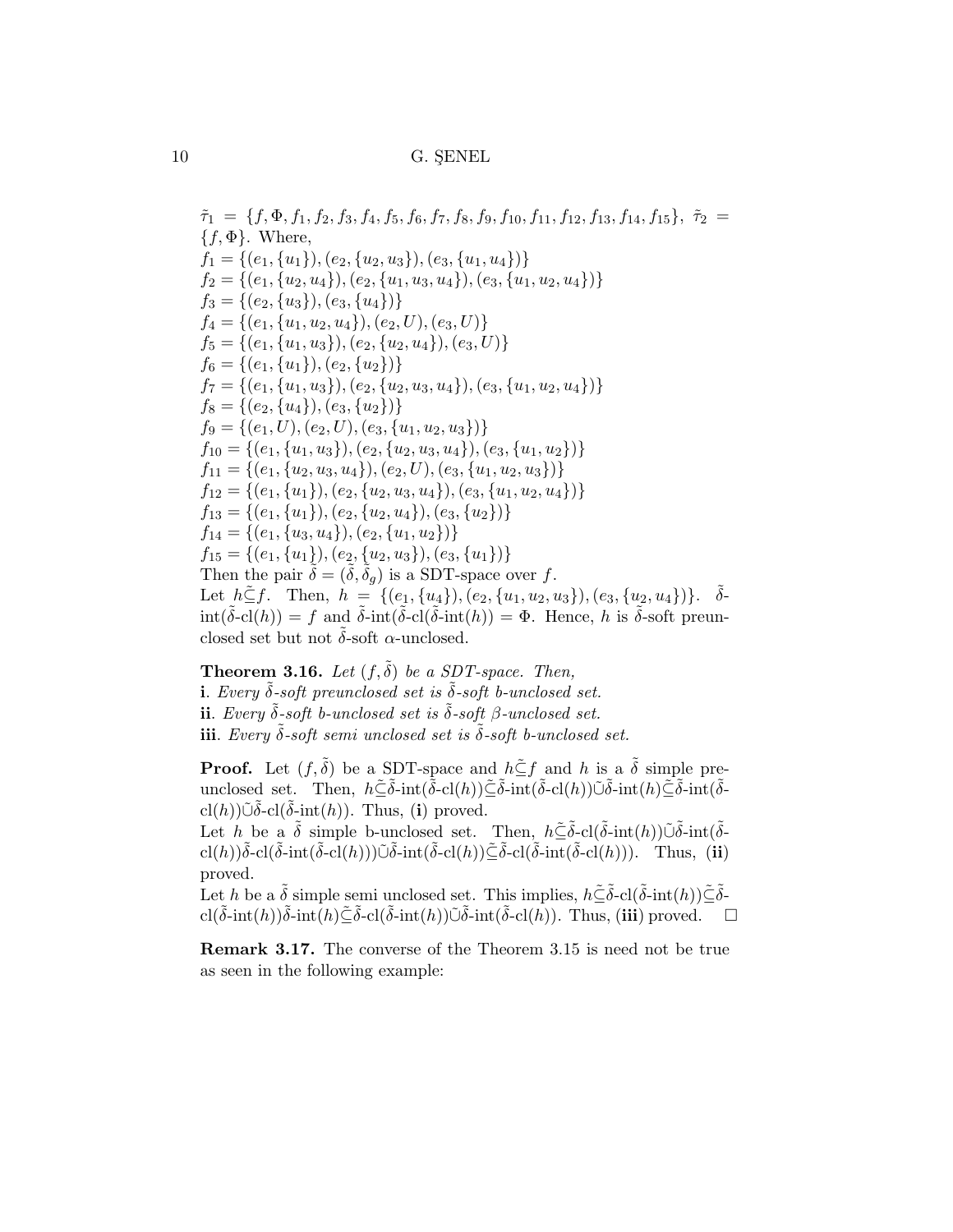Example 3.18. Let us consider the soft subsets of f that are given in Example 2.7.  $(f, \tilde{\delta})$  is a SDT-space, where  $g = f_2$ ,  $\tilde{\tau} = \{f, \Phi, f_1\}$ ,  $\tilde{\tau}_g = \{f, \Phi, f_2\}.$  Then  $\tilde{\delta}$ -soft unclosed sets are  $\{f, \Phi, f_1, f_2, f_3\}, \tilde{\delta}$ -soft closed sets are  $\{f, \Phi, f_{12}, f_9, f_6\}$ 

i. The soft set  $f_7$  in  $f$  is  $\tilde{\delta}$ -soft b-unclosed set but not  $\tilde{\delta}$ -soft preunclosed set.

ii. The soft set  $f_5$  in  $f$  is  $\tilde{\delta}$ -soft  $\beta$ -unclosed set but not  $\tilde{\delta}$ -soft b-unclosed set.

iii. The soft set  $f_4$  in f is  $\tilde{\delta}$ -soft b-unclosed set but not  $\tilde{\delta}$ -soft semi unclosed set.

The accompanying comment gives the connection between  $\tilde{\delta}$ -soft sets.

Remark 3.19. The above discussions are summarized in the following diagrams:



# 4 An Approach to Generate New  $\tilde{\delta}$ - Soft Spaces in SDT-Spaces

In this section, I introduce  $\tilde{\delta}$ -soft b-extremally disconnected spaces and  $\delta$ -soft submaximal spaces with directly using new determined  $\delta$ -soft sets in Section 3. I obtain several characterizations of  $\delta$ - soft b-extremally disconnected spaces and  $\delta$ -soft b-submaximal spaces by utilizing classes of  $\delta$ - soft sets and rephrase them different from the probable Definition 4.2 and Definition 4.8.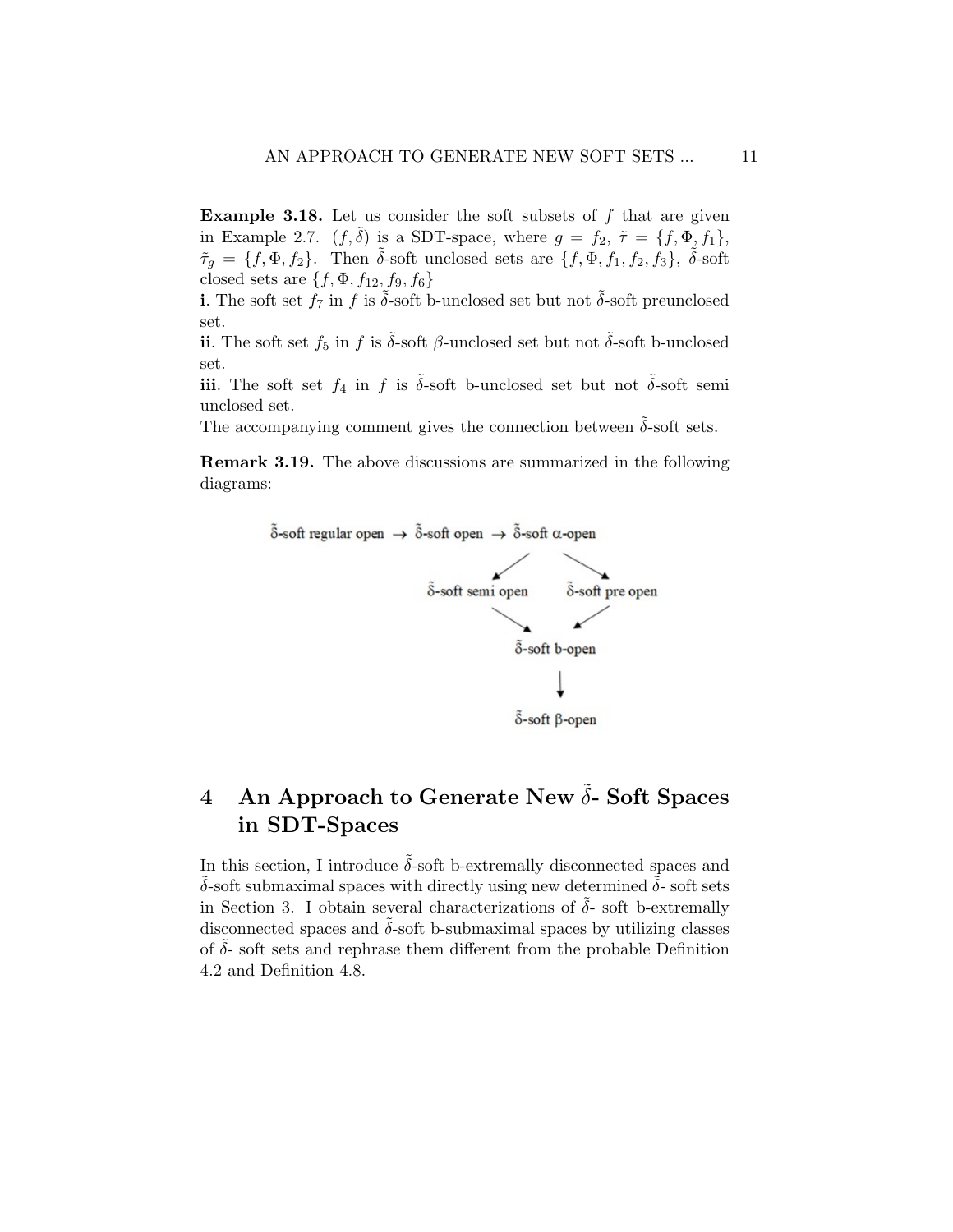The convenience and enthusiasm of this correspondence of  $\tilde{\delta}$ - soft sets will, obviously, be upgraded if there is a method for coming back from the changes to the  $\delta$ -soft sets, in other words, if there is an equation that describe  $\tilde{\delta}$ - soft spaces apart from given first definition. In closing this section, all the studies come to fruition and we take up a result which play a pivotal role in the characterization of  $\delta$ - soft b-extremally disconnected spaces and  $\tilde{\delta}$ -soft submaximal spaces.

**Definition 4.1.** A SDT-space  $(f, \tilde{\delta})$  is said to be  $\tilde{\delta}$ - soft extremally disconnected space if  $\tilde{\delta}$  - closure of every  $\tilde{\delta}$  - unclosed set of f is  $\tilde{\delta}$ - unclosed set in f.

**Definition 4.2.** A SDT-space  $(f, \tilde{\delta})$  is said to be  $\tilde{\delta}$ - soft b-extremally disconnected space if  $\tilde{\delta}$  - b-closure of every  $\tilde{\delta}$  - b-unclosed set of f is  $\tilde{\delta}$ b-unclosed set in f.

**Example 4.3.** Let  $U = \{u_1, u_2, u_3, u_4\}$ ,  $E = \{e_1\}$  and  $f = \{(e_1, \{u_1, u_2, u_3, u_4\})\}$  $u_3, u_4\}$ }. Then,

 $f_1 = f, f_2 = \Phi, f_3 = \{(e_1, \{u_1\})\}, f_4 = \{(e_1, \{u_2\})\}, f_5 = \{(e_1, \{u_3\})\},$  $f_6 = \{(e_1,\{u_4\})\},\; f_7 = \{(e_1,\{u_1,u_2\})\},\; f_8 = \{(e_1,\{u_1,u_3\})\},\; f_9 =$  $\{(e_1,\{u_1,u_4\})\} f_{10} = \{(e_1,\{u_2,u_3\})\}, f_{11} = \{(e_1,\{u_2,u_4\})\}, f_{12} =$  $\{(e_1,\{u_3,u_4\})\},\ f_{13} = \{(e_1,\{u_1,u_2,u_3\})\},\ f_{14} = \{(e_1,\{u_1,u_2,u_4\})\},\$  $f_{15} = \{(e_1, \{u_2, u_3, u_4\})\}, f_{16} = \{(e_1, \{u_1, u_3, u_4\})\}$ 

Consider the SDT-space  $(f, \tilde{\delta})$  where,  $g_{f3}$ ,  $\tilde{\tau} = \{f, \Phi, f_6, f_7, f_{14}\}, \tilde{\tau}_g =$  $\{f, \Phi, f_3\}$ . Then,  $\tilde{\delta}$ -unclosed sets are  $\{f, \Phi, f_3, f_6, f_7, f_9, f_{14}\}, \tilde{\delta}$ -soft bunclosed sets are  $\{f, \Phi, f_3, f_4, f_6, f_7, f_8, f_9, f_{12}, f_{13}, f_{14}, f_{16}\}.$ 

Then  $\delta$ -soft b-closure of every  $\delta$ -soft b-unclosed set of f is  $\delta$ -soft bunclosed set in f. Hence is  $\delta$ -soft b-extremally disconnected space.

**Remark 4.4.** Every  $\delta$ -soft extremally disconnected space is  $\delta$ -soft bextremally detached space yet the opposite need not be fulfilled as appeared in the accompanying model:

**Example 4.5.** Consider the SDT-space  $(f, \delta)$  given in Example 4.3. Here,  $\tilde{\delta}$ -cl( $f_6$ ) =  $\tilde{\delta}$ -cl( $\{(e_1, \{u_4\})\}) = f_{12} = \{(e_1, \{u_3, u_4\})\}$  which is not a  $\tilde{\delta}$ -unclosed set. Therefore,  $(f, \tilde{\delta})$  is a  $\tilde{\delta}$ -soft b-extremally disconnected space but not  $\tilde{\delta}$ -soft extremally disconnected space.

**Theorem 4.6.** Let  $(f, \tilde{\delta})$  be SDT-space and  $h, k \leq f$ . Then the following statements are equivalent: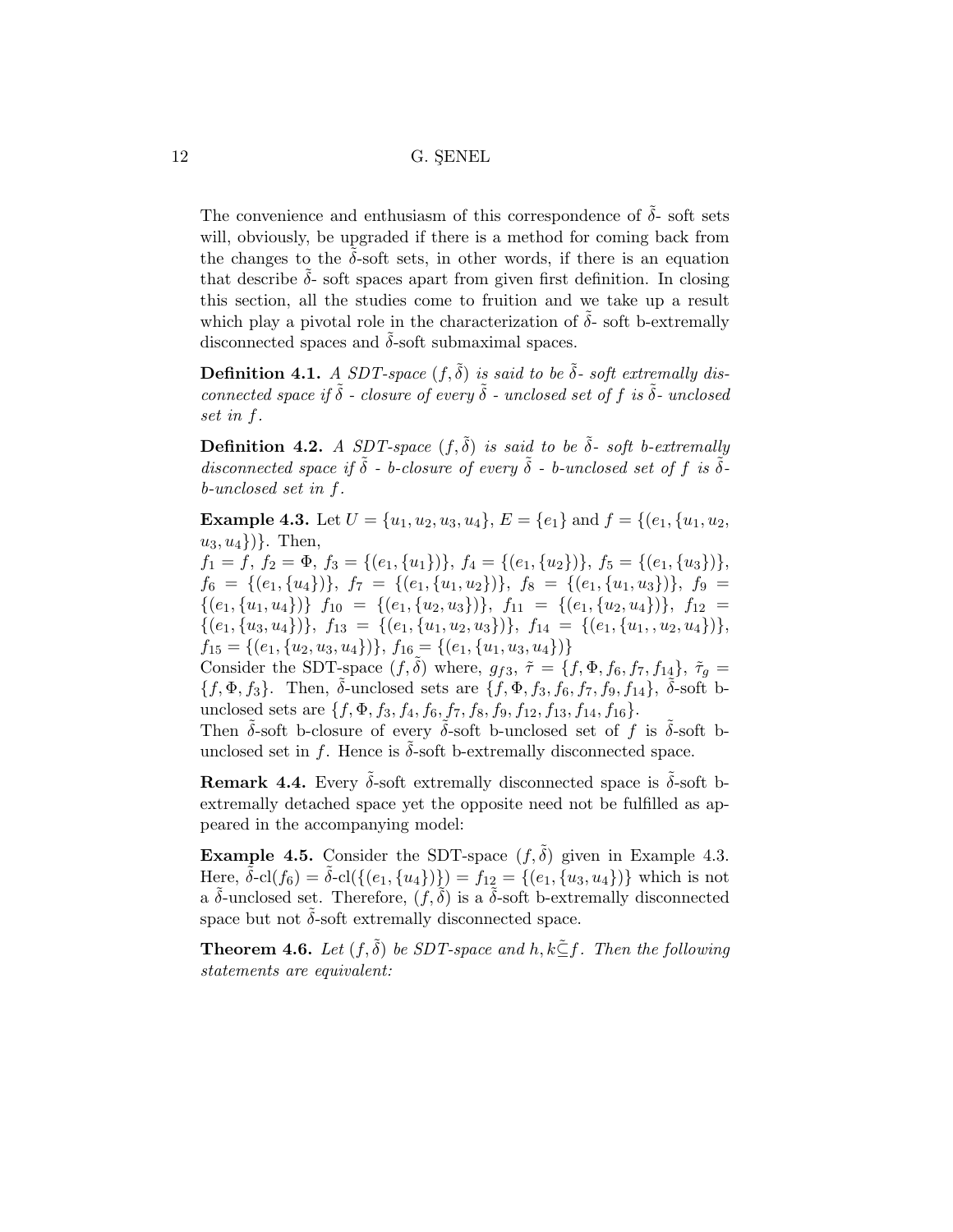**i.**f is  $\tilde{\delta}$ -soft b-extremally disconnected space.

 $\mathbf{ii}.\tilde{\delta}$ -sbint $(h)$  is  $\tilde{\delta}$ -soft b-closed set for each  $\tilde{\delta}$ -soft b-closed set h of f. **iii**. $\tilde{\delta}$ -sbcl $(\tilde{\delta}$ -sbcl $(h))^{\tilde{c}} = (\tilde{\delta}$ -sbcl $(h))^{\tilde{c}}$  for each  $\tilde{\delta}$ -soft b-closed set h of f.  $\mathbf{i}\mathbf{v}.k = \tilde{\delta}$ -sbcl $(\tilde{\delta}$ -sbcl $(h))^{\tilde{c}}$  implies  $\tilde{\delta}$ -sbcl $\tilde{\delta}$ -sbcl $(k) = (\tilde{\delta}$ -sbcl $(h))^{\tilde{c}}$  for each pair of  $\delta$ -soft b-unclosed set h and k of f.

**Proof.** (i)  $\Rightarrow$  (ii) Let h be a  $\tilde{\delta}$ -soft b-closed set of f. Then,  $h^{\tilde{c}}$  is  $\tilde{\delta}$ -soft b-unclosed. Since f is  $\tilde{\delta}$ -soft b-extremally disconnected space,  $\tilde{\delta}$ -sbcl $(h^{\tilde{c}})$ is  $\tilde{\delta}$ -soft b-unclosed set. But,  $\tilde{\delta}$ -sbcl $(h^{\tilde{c}}) = (\tilde{\delta}$ -sbint $(h))^{\tilde{c}}$ . Therefore  $\tilde{\delta}$ sbint is  $\delta$ -soft b-closed set.

(ii)  $\Rightarrow$  (iii) Suppose that h is  $\delta$ -soft b-unclosed set h of f. Then,  $\delta$ sbcl $(\tilde{\delta}$ -sbcl $(h))^{\tilde{c}} = \tilde{\delta}$ -sbcl $(\tilde{\delta}$ -sbint $(h^{\tilde{c}}))$  By assumption,  $\tilde{\delta}$ -sbint $(h^{\tilde{c}})$  is a  $\tilde{\delta}$ -soft b-closed set. So  $\tilde{\delta}$ -sbcl $(\tilde{\delta}$ -sbint $(h^{\tilde{c}}) = \tilde{\delta}$ -sbint $(h^{\tilde{c}}) = (\tilde{\delta}$ -sbint $(h))^{\tilde{c}}$ . (iii)  $\Rightarrow$  (iv) Let h and k be  $\delta$ -soft b-unclosed set of f. We get  $k = (\delta - \delta)^2$ sbcl $(h)$ <sup> $\tilde{c}$ </sup>. By assumption,  $\tilde{\delta}$ -sbcl $(k) = \tilde{\delta}$ -sbcl $(\tilde{\delta}$ -sbcl $(h)$  $)\tilde{c} = (\tilde{\delta}$ -sbcl $(h)$  $)\tilde{c}$ .  $(iv) \Rightarrow (i)$  Let h be a  $\tilde{\delta}$ -soft b-unclosed set of f. Let  $k = (\tilde{\delta}$ -sbcl $(h))^{\tilde{c}}$ . From the assumption, we obtain that  $\tilde{\delta}$ -sbcl $(k) = (\tilde{\delta}$ -sbcl $(h))^{\tilde{c}}$ . So  $(\tilde{\delta}$ - $\text{sbcl}(k)$ <sup>k</sup><sup> $\tilde{c} = \tilde{\delta}$ -sbcl(h). Hence,  $\tilde{\delta}$ -sbint( $k^{\tilde{c}}$ ) =  $\tilde{\delta}$ -sbcl(h). Thus,  $\tilde{\delta}$ -sbcl(h)</sup> is  $\delta$ -soft b-unclosed set of f. Then, f is  $\tilde{\delta}$ -soft b-extremally disconnected space.  $\square$ 

**Definition 4.7.** A SDT-space  $(f, \tilde{\delta})$  is said to be  $\tilde{\delta}$ -soft submaximal if every  $\tilde{\delta}$ -soft dense subset is  $\tilde{\delta}$ - unclosed set in f.

**Definition 4.8.** A SDT-space  $(f, \tilde{\delta})$  is said to be  $\tilde{\delta}$ - b-soft submaximal if every  $\tilde{\delta}$ -soft dense subset is  $\tilde{\delta}$ -soft-b-unclosed set in f.

**Example 4.9.** Let us consider the SDT-space  $(f, \tilde{\delta})$  and the Example 2.7.  $g = f_3$ ,  $\tilde{\tau} = \{f, \Phi, f_1, f_7\}$ ,  $\tilde{\tau}_g = \{f, \Phi, f_3\}$ . Then, we get soft ditopology over f as  $\tilde{\delta} = \{f, \Phi, f_1, f_7, f_8, f_{13}\}$  and  $\tilde{\delta}$ -closed set are  $\{f, \Phi, f_5, f_6, f_{11}, f_{12}\}.$  Then the collection of  $\delta$ -soft b-unclosed sets is  $\{f, \Phi, f_1, f_3, f_7, f_8, f_9, f_{12}, f_{13}, f_{14}\}.$  Also, the collection of  $\delta$ -soft dense sets is  $\{f, \Phi, f_1, f_3, f_7, f_8, f_9, f_{12}, f_{13}, f_{14}\}.$  Hence, all  $\delta$ -soft dense sets are  $\delta$ -soft b-unclosed set and so  $(f, \delta)$  is a  $(f, \delta)$ -soft b-submaximal space.

**Theorem 4.10.** Every  $\tilde{\delta}$ -soft submaximal space is  $\tilde{\delta}$ -soft b-submaximal.

**Proof.** Let  $(f, \tilde{\delta})$  be a  $\tilde{\delta}$ -soft submaximal space and h be a  $\tilde{\delta}$ -soft dense subset of f. Then h is  $\tilde{\delta}$ - unclosed set in f. It is proved that every  $\tilde{\delta}$ -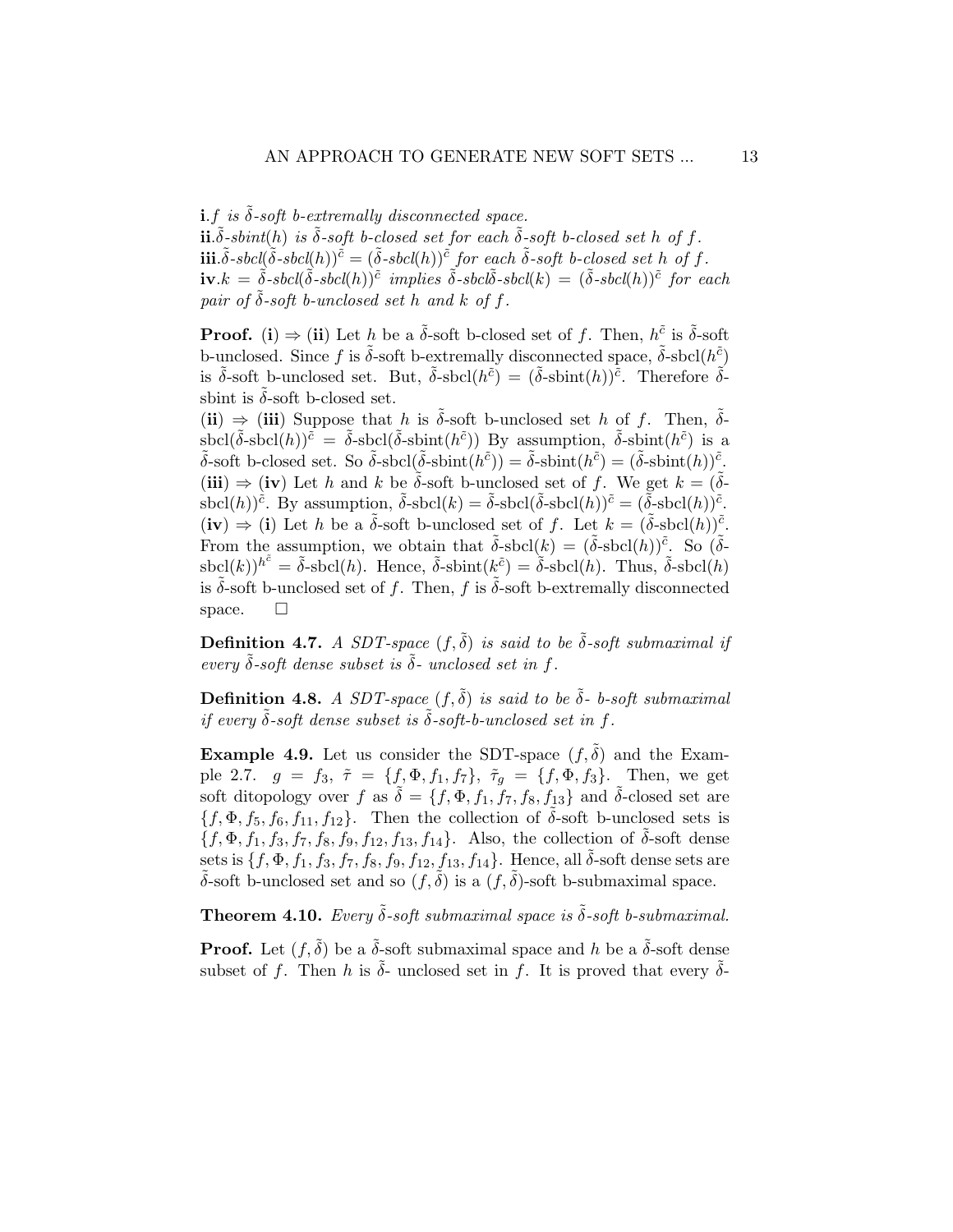unclosed set is  $\tilde{\delta}$ -soft b-unclosed set and so h is  $\tilde{\delta}$ -soft b-unclosed set. Therefore  $(f, \delta)$  is  $\delta$ -soft b-submaximal.

The reverse implication of Theorem 4.10 is not true that can be seen in the following example:  $\square$ 

**Example 4.11.** Let  $(f, \tilde{\delta})$  be a  $\tilde{\delta}$ -soft b-submaximal space that is given in Example 4.9. Here the  $\tilde{\delta}$ -soft dense set  $f_8$  is  $\tilde{\delta}$ -soft b-unclosed set but not  $\delta$ - unclosed set in f.

Therefore  $\tilde{\delta}$ -soft b-submaximal space is not  $\tilde{\delta}$ -soft submaximal space.

**Theorem 4.12.** Every SDT - space is a  $\tilde{\delta}$ -soft b-submaximal space.

**Proof.** Let  $(f, \tilde{\delta})$  be a SDT - space and h be any  $\tilde{\delta}$ -soft dense set of f. Then, by Definition 3.9, h is  $\tilde{\delta}$ -soft b-unclosed set. Therefore  $(f, \tilde{\delta})$  is a  $\delta$ -soft b-submaximal space.  $\square$ 

## 5 Conclusion

In this study I aim to discuss how soft set theory can be used for developing SDT-spaces by using  $\delta$ -b-unclosed set,  $\delta$ -b-closed set,  $\delta$ -b-dense set,  $\tilde{\delta}$ -regular- unclosed set,  $\tilde{\delta}$ -preunclosed set,  $\tilde{\delta}$ -semi unclosed set,  $\tilde{\delta}$ α-unclosed set and  $\tilde{\delta}$  -β- unclosed set which are first mentioned in this work. Moreover,  $\delta$ - soft b-extremally disconnected spaces and  $\delta$ -soft submaximal spaces are introduced with directly using new determined  $\tilde{\delta}$ soft sets. Several characterizations of  $\delta$ -soft b-extremally disconnected spaces and  $\delta$ -soft b-submaximal spaces are developed by utilizing classes of  $\delta$ -soft sets. In shutting this examination, every one of the investigations happen as expected and we take up an outcome which assumes a significant job in the portrayal of  $\delta$ -soft b-extremally disconnected spaces and  $\delta$ -soft submaximal spaces.

#### Acknowledgements

The creator might want to thank the manager and the refs for their profitable remarks and proposals, which improved the nature of our paper. Funding: There is no subsidizing.

Accessibility of information and materials: Data sharing not pertinent to this article as no datasets were produced or examined during the present examination.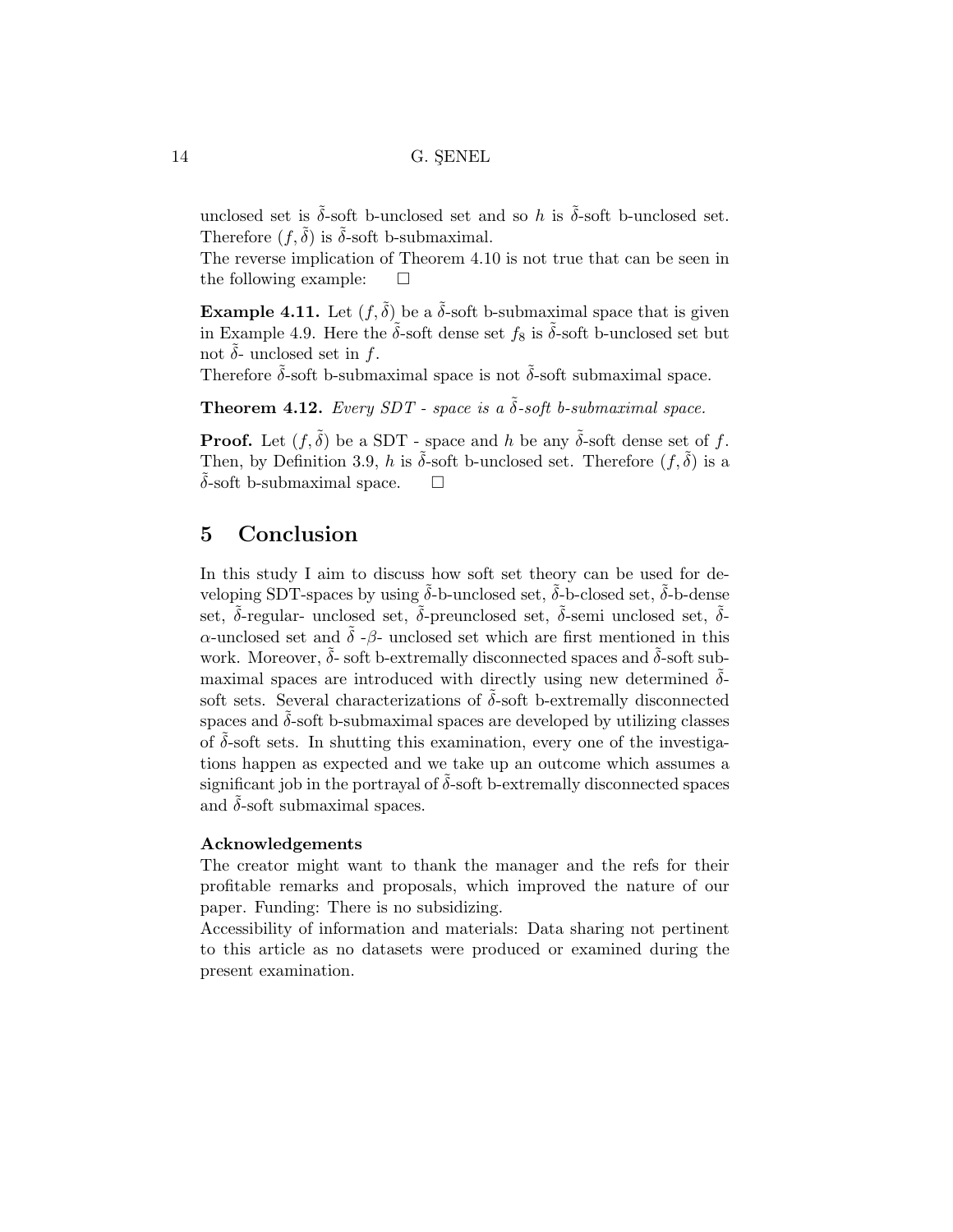Contending interests: The creator pronounces to have no contending interests.

Writers' commitments: Only the writer added to the composition of this paper. The writer read and endorsed the last original copy.

### References

- [1] P. K. Maji, R. Biswas and A. R. Roy, Soft set theory, Comput. Math. Appl., 45 (2003), 555-562.
- [2] P. K. Maji, A. R. Roy and R. Biswas, An application of soft sets in a decision making problem, Comput. Math. Appl., 44 (2002), 1077- 1083.
- [3] D. Molodtsov, Soft set theory-First results, Comput. Math. Appl., 37 (1999), 19-31.
- [4] Z. Pawlak, Rough sets: theoretical aspects of reasoning about data, Kluwer Academic, Boston, (1991).
- [5] Y. B. Jun and C. H. Park, Applications of Soft Sets in Hilbert Algebras, Iranian Journal of Fuzzy Systems, 6 (2) (2009), 75-86.
- [6] G. Senel, The Relation Between Soft Topological Space and Soft Ditopological Space. *Communications Series A1: Mathematics and* Statistics, 67 (2) (2018), 209-219.
- [7] D. V. Kovkov, V. M. Kolbanov and D. A. Molodtsov, Soft sets theory-based optimization, J.Comput. Syc. Sci. Internat., 46 (6) (2007), 872-880.
- [8] D. Chen, E. C. C. Tsang, D. S. Yeung and X. Wang, The parametrization reduction of soft sets and its applications, Comput. Math. Appl., 49 (2005), 757-763.
- [9] H. Aktas and N. Cağman, Soft sets and soft groups, *Inform. Sci.*, 177 (2007), 2726-2735.
- [10] Y. B. Jun and C. H. Park, Applications of soft sets in ideal theory of BCK/BCI-algebras, Inform. Sci., 178 (2008), 2466-2475.